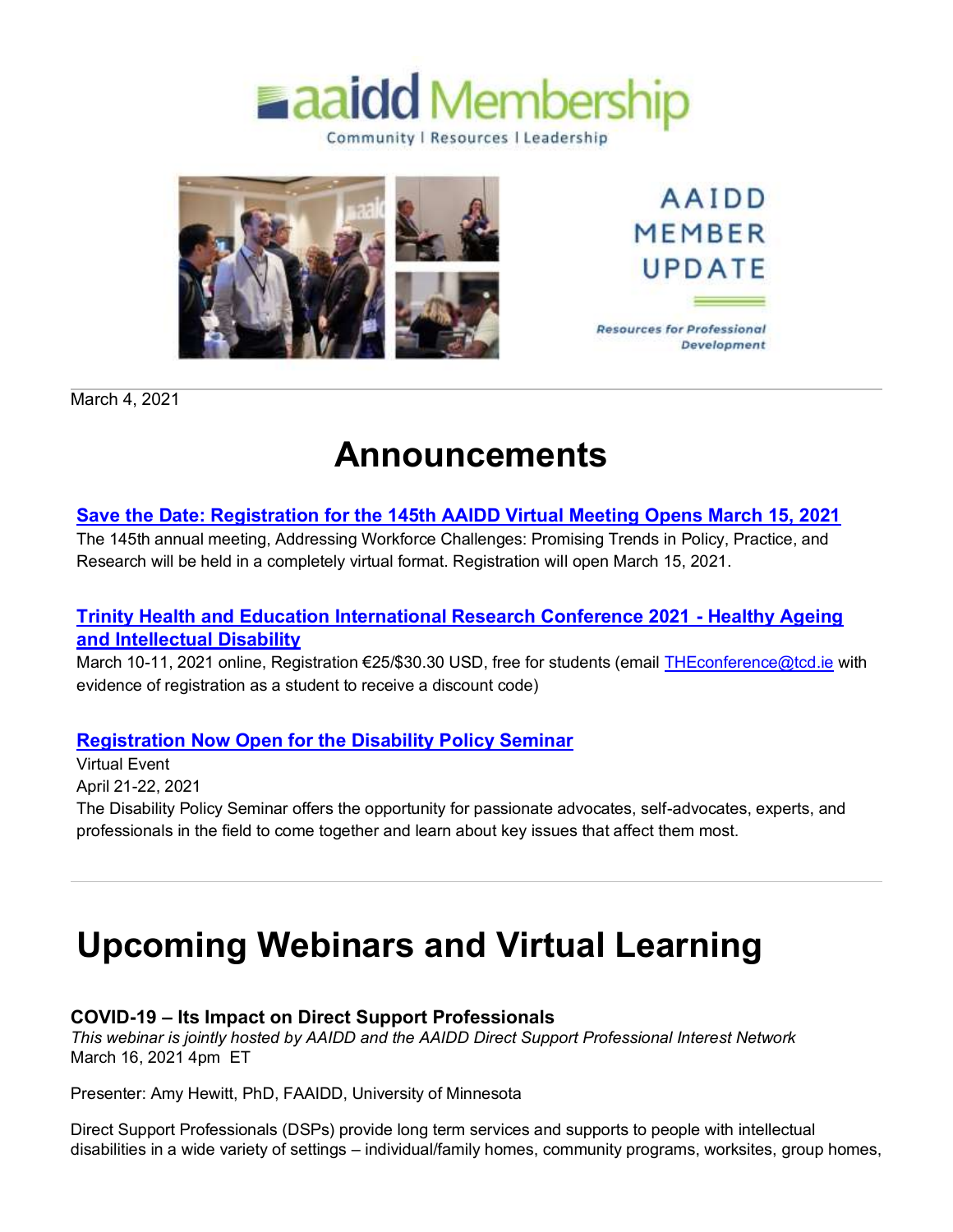and larger facilities. These workers have many critically important roles. Throughout the pandemic they have risked their lives to deliver needed supports to people and often were put in the situation of potentially infecting their own families due to their work. Despite their importance, in most states this group of employees is not clearly identified as essential workers. This webinar will share new research findings from the University of Minnesota's Research and Training Center on Community Living regarding a 6 month follow up study on the effects of COVID-19 on this important workforce and strategies that are helpful to best supporting them. Implications of the findings of this longitudinal study will be shared and discussed by participants.

#### **[Register here.](http://mms.aaidd.org/ct.php?lid=98247257&mm=47824065813)**

## *Upcoming Mentorship in a Minute* **Reinventing Your Personal Brand**

March 24, 2021 at 3 pm ET

Host: Michael Bloom, MA, MS, FAAIDD, Chief Strategy & Innovation Officer, Incompass Human Services

Discuss considerations when changing the scope of your work.

#### **[Register here.](http://mms.aaidd.org/ct.php?lid=98247257&mm=47824065813)**

#### *Upcoming Crucial Conversations*

**Community Supports for Adults: What Are We Learning from the COVID Pandemic?** March 31, 2021 at 2:00 pm ET

Host: Joanna Pierson, PhD, FAAIDD, The Arc of Frederick County

Join us for a discussion regarding what COVID-19 is teaching us about our supports and services-- both positive and negative.

#### **[Register here.](http://mms.aaidd.org/ct.php?lid=98247257&mm=47824065813)**

## **Call for Papers & Applications**

#### **[Call for Conference Proposals](http://mms.aaidd.org/ct.php?lid=98248479&mm=47824065813)**

Division for Early Childhood is excited to announce the Call for Proposals for DEC's 37th Annual International Conference on Young Children with Disabilities and Their Families being held September 21st - 24th, 2021 in New Orleans, Louisiana! Deadline Extended - The new deadline for submission is Monday, March 15th, 2021 at 11:59 PM Eastern Time.

## **[Scholarships for Rehabilitation Counseling](http://mms.aaidd.org/ct.php?lid=98250923&mm=47824065813)  [Programs Announced](http://mms.aaidd.org/ct.php?lid=98250923&mm=47824065813)**

Under an RSA grant, Emporia State University is offering full tuition plus stipend for two online programs with a focus on autism. For the fall 2021 semester, up to 20 students in a [MS in Clinical](http://mms.aaidd.org/ct.php?lid=98252145&mm=47824065813) 

#### **[Call for Applications:](http://mms.aaidd.org/ct.php?lid=98249701&mm=47824065813)** *Young Exceptional [Children Journal](http://mms.aaidd.org/ct.php?lid=98249701&mm=47824065813)* **Editor**

The Division for Early Childhood (DEC) of the Council for Exceptional Children is recruiting an editor for the *Young Exceptional Children* (YEC) journal to serve a 4-year term beginning July 1, 2021. Applications are due by Sunday, March 21st, 2021, opportunity open to DEC members.

**Special Issue of** *Journal of Policy and Practice in Intellectual Disabilities* **Sponsored by the International Association for the Scientific Study for Intellectual and Developmental Disabilities, Families Special Interest Research Group**